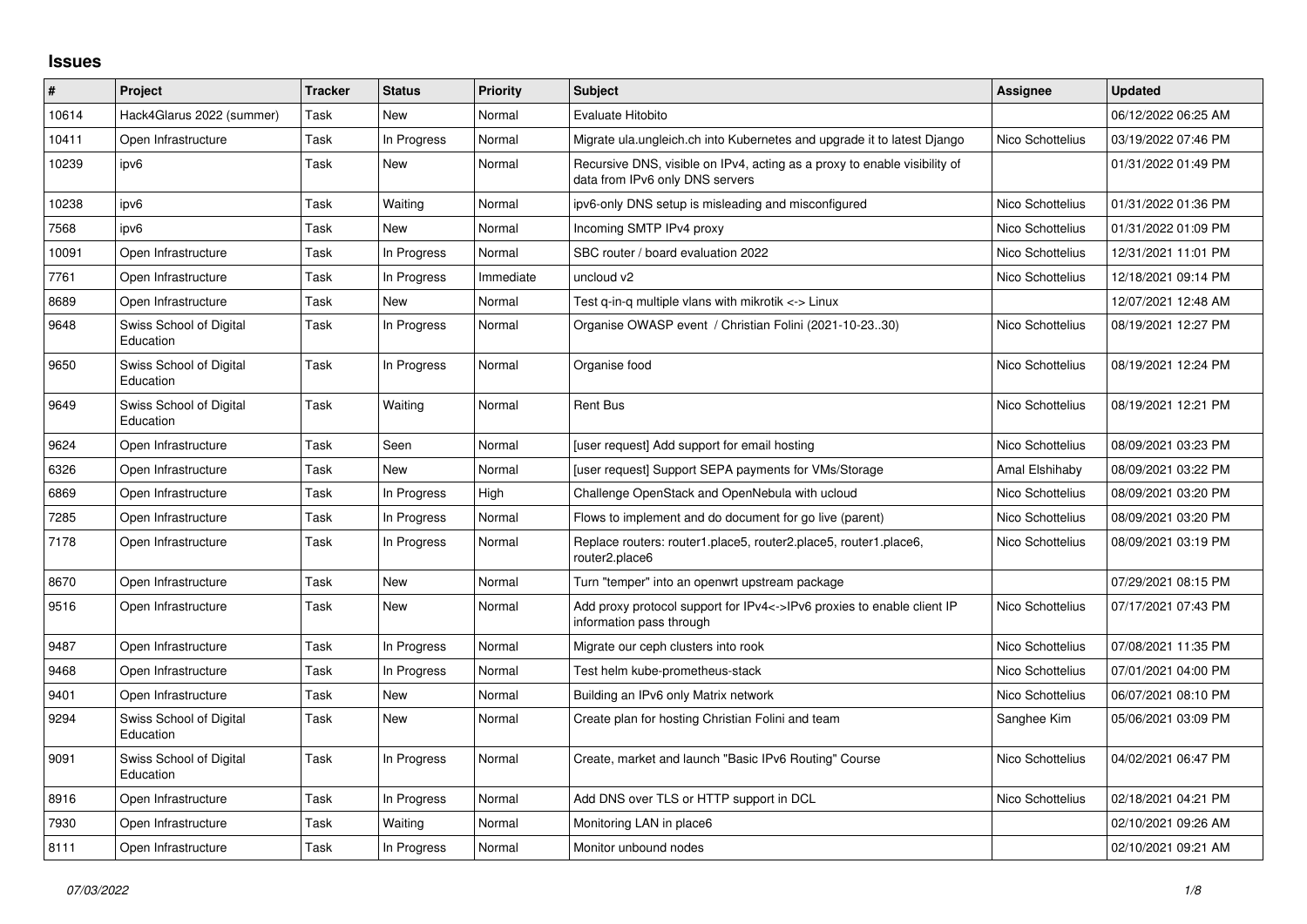| $\vert$ # | Project             | <b>Tracker</b> | <b>Status</b> | <b>Priority</b> | Subject                                                                                     | <b>Assignee</b>  | <b>Updated</b>      |
|-----------|---------------------|----------------|---------------|-----------------|---------------------------------------------------------------------------------------------|------------------|---------------------|
| 8201      | Open Infrastructure | Task           | New           | Normal          | Setup our own NTP pool                                                                      |                  | 02/10/2021 09:20 AM |
| 8202      | Open Infrastructure | Task           | New           | Normal          | ceph upstream: ask for one more digit in ceph -s                                            |                  | 02/10/2021 09:20 AM |
| 7503      | Open Infrastructure | Task           | New           | Normal          | Create script to create new / updated OpenBSD image for OpenNebula                          |                  | 02/10/2021 09:11 AM |
| 7504      | Open Infrastructure | Task           | New           | Low             | Document OpenNebula image creation                                                          |                  | 02/10/2021 09:10 AM |
| 7544      | Open Infrastructure | Task           | New           | Normal          | Write "beginner's guide" for datacenterlight customers                                      |                  | 02/10/2021 09:07 AM |
| 7601      | Open Infrastructure | Task           | Seen          | Normal          | Setup an SSH jump host                                                                      |                  | 02/10/2021 09:04 AM |
| 5930      | queue               | Task           | Waiting       | Normal          | [user request] Evaluate, if we can replace google analytics with<br>https://matomo.org/     |                  | 02/10/2021 08:49 AM |
| 7777      | Open Infrastructure | Task           | Resolved      | Normal          | <b>Create Documentation of Nextcloud</b>                                                    | Nico Schottelius | 01/19/2021 12:48 PM |
| 7689      | Open Infrastructure | Task           | Seen          | Normal          | Update certbot on several VMs                                                               | Nico Schottelius | 01/19/2021 12:48 PM |
| 7187      | Open Infrastructure | Task           | Resolved      | Normal          | Configure prometheus blackbox exporter to monitor heise.de via IPv4 and<br>IPv <sub>6</sub> | Nico Schottelius | 01/19/2021 12:48 PM |
| 7122      | Open Infrastructure | Task           | Resolved      | Normal          | Setup production etcd cluster in place6                                                     | Nico Schottelius | 01/19/2021 12:48 PM |
| 6541      | Open Infrastructure | Task           | In Progress   | Normal          | Monitor fans and power supplies                                                             | Nico Schottelius | 01/19/2021 12:48 PM |
| 6406      | Open Infrastructure | Task           | New           | Normal          | Document our LDAP setup and make it publicly available                                      | Nico Schottelius | 01/19/2021 12:48 PM |
| 8716      | Open Infrastructure | Task           | New           | Normal          | Checkout support for RNG pass through / help to VMs                                         |                  | 12/16/2020 12:53 PM |
| 8687      | Open Infrastructure | Task           | In Progress   | Normal          | Adjust diango-hosting to run on Alpine Linux                                                | Nico Schottelius | 12/15/2020 11:20 AM |
| 7937      | Open Infrastructure | Task           | New           | Normal          | Estimate the effort to create matrix web client; create minimum sample                      |                  | 12/01/2020 02:49 PM |
| 6897      | Open Infrastructure | Task           | In Progress   | Normal          | Create ucloud-image service                                                                 |                  | 12/01/2020 02:48 PM |
| 7403      | Open Infrastructure | Task           | New           | Normal          | Create customer friendly guide for ucloud                                                   |                  | 12/01/2020 02:43 PM |
| 7401      | Open Infrastructure | Task           | New           | Normal          | Create ucloud package for python/alpine                                                     |                  | 12/01/2020 02:43 PM |
| 7295      | Open Infrastructure | Task           | New           | Normal          | Flow 10: as a sysadmin, I want to be able to see statistics                                 |                  | 12/01/2020 02:43 PM |
| 7293      | Open Infrastructure | Task           | <b>New</b>    | Normal          | Flow 8: As a user I want to be able to order a new network and use it                       |                  | 12/01/2020 02:43 PM |
| 7292      | Open Infrastructure | Task           | New           | Normal          | Flow 7: as a sysadmin I want to be able to migrate VMs                                      |                  | 12/01/2020 02:43 PM |
| 7290      | Open Infrastructure | Task           | New           | Normal          | Flow 5: as a user I want to map an IPv4 address to another VM                               |                  | 12/01/2020 02:43 PM |
| 7289      | Open Infrastructure | Task           | New           | Normal          | Flow 4: As a user I want to have a dualstack reachable VM                                   |                  | 12/01/2020 02:43 PM |
| 7288      | Open Infrastructure | Task           | New           | Normal          | Flow 3: As a user I want to order a VM with my own OS (IPv6 only)                           |                  | 12/01/2020 02:43 PM |
| 7287      | Open Infrastructure | Task           | New           | Normal          | Flow 2: As a user I want to order an IPv6 only VM (via cli) (existing OS)                   |                  | 12/01/2020 02:43 PM |
| 6915      | Open Infrastructure | Task           | Seen          | Normal          | Introduce host status' and over/underbooking constraints                                    |                  | 12/01/2020 02:43 PM |
| 6904      | Open Infrastructure | Task           | In Progress   | Normal          | Implement ucloud-image-store management                                                     |                  | 12/01/2020 02:43 PM |
| 6900      | Open Infrastructure | Task           | In Progress   | Normal          | Allow creating an image from a file in ucloud-api and ucloud-cli                            |                  | 12/01/2020 02:43 PM |
| 6899      | Open Infrastructure | Task           | In Progress   | Normal          | Create ucloud-file-scan service                                                             |                  | 12/01/2020 02:43 PM |
| 8651      | Open Infrastructure | Task           | Seen          | Normal          | Implement floating IPs                                                                      | Jin-Guk Kwon     | 11/28/2020 08:33 PM |
| 8536      | Open Infrastructure | Task           | Feedback      | Normal          | Add Ubuntu 20.10 Support to DCL                                                             | Sanghee Kim      | 10/26/2020 03:13 PM |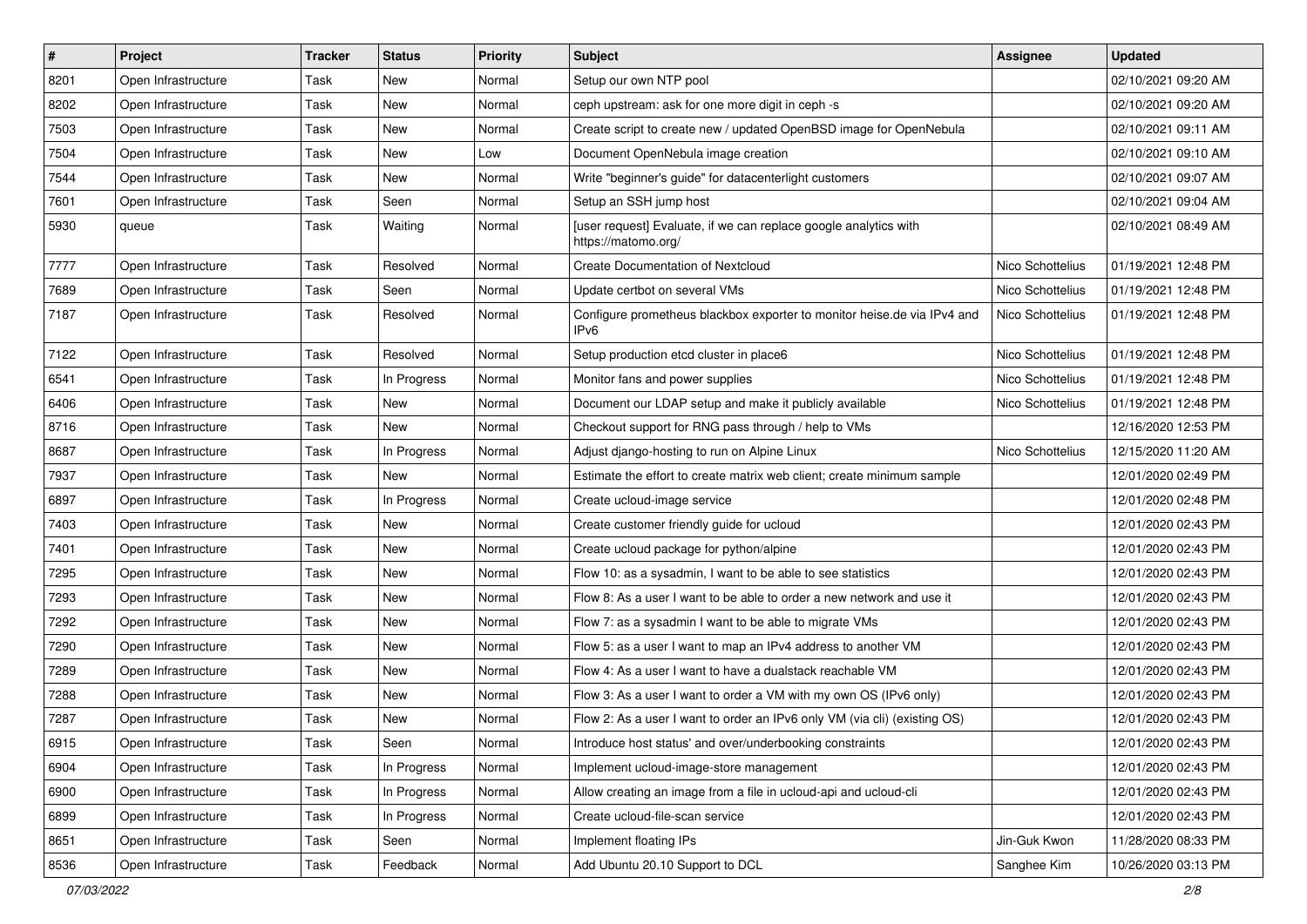| $\sharp$ | Project                              | <b>Tracker</b> | <b>Status</b> | <b>Priority</b> | Subject                                                                           | <b>Assignee</b>    | <b>Updated</b>      |
|----------|--------------------------------------|----------------|---------------|-----------------|-----------------------------------------------------------------------------------|--------------------|---------------------|
| 8537     | Open Infrastructure                  | Task           | New           | Normal          | Check whether we can support DNS wildcard with our ipv4/ipv6 proxy                | Jin-Guk Kwon       | 10/26/2020 01:38 PM |
| 8447     | Open Infrastructure                  | Task           | In Progress   | Normal          | Deploy POC IPv6 cluster on DCL (v202009)                                          | Nico Schottelius   | 09/15/2020 10:24 PM |
| 8421     | Open Infrastructure                  | Task           | In Progress   | Normal          | Setup matrix voyager bot for ungleich                                             | Nico Schottelius   | 09/06/2020 05:56 PM |
| 8298     | Swiss School of Digital<br>Education | Task           | New           | Normal          | Promote the first django course that happens on 27th of July                      | Sanghee Kim        | 07/17/2020 10:50 AM |
| 6857     | Open Infrastructure                  | Task           | In Progress   | Normal          | Create ucloud-firewall                                                            | Nico Schottelius   | 07/01/2020 11:46 AM |
| 8236     | ipv6                                 | Task           | New           | Normal          | Modify python3 -m http.server to bind to IPv6 by default                          | Mondi Ravi         | 06/29/2020 10:45 PM |
| 8238     | ipv6                                 | Task           | New           | Normal          | Modify nodejs to bind on IPv6 by default                                          | Nico Schottelius   | 06/29/2020 10:42 PM |
| 8237     | ipv6                                 | Task           | New           | Normal          | Modify flask to bind on IPv6 by default                                           | Nico Schottelius   | 06/29/2020 10:41 PM |
| 8235     | ipv6                                 | Task           | In Progress   | Normal          | Fix software to bind on IPv6 by default                                           | Nico Schottelius   | 06/29/2020 10:39 PM |
| 8176     | Open Infrastructure                  | Task           | Seen          | Normal          | Verify/update our HSTS, SPF and starttls settings                                 | Nico Schottelius   | 06/16/2020 02:52 PM |
| 7898     | Swiss School of Digital<br>Education | Task           | In Progress   | Normal          | Organise first Django course (1 week)                                             | Nico Schottelius   | 06/15/2020 05:06 PM |
| 7284     | Open Infrastructure                  | Task           | In Progress   | Normal          | router1.place6 phase back in                                                      | Nico Schottelius   | 06/15/2020 11:04 AM |
| 7185     | Open Infrastructure                  | Task           | Seen          | Normal          | Setup network monitoring system on new off-site VPS                               | Nico Schottelius   | 06/11/2020 09:36 AM |
| 7010     | Open Infrastructure                  | Task           | Waiting       | Normal          | Fix Alpine Linux installer to support serial && push it upstream                  |                    | 06/11/2020 09:35 AM |
| 6903     | Open Infrastructure                  | Task           | Seen          | Normal          | Create a cdist type for files.datacenterlight.ch                                  | Nico Schottelius   | 06/11/2020 09:34 AM |
| 8129     | Open Infrastructure                  | Task           | In Progress   | Normal          | Phase in AS207996 for place6                                                      | Nico Schottelius   | 06/08/2020 11:05 AM |
| 8094     | ipv6                                 | Task           | In Progress   | Normal          | Test ubiquiti UAP-AC-Lite, UAP-AC-LR and UAP-AC-Pro-Gen2 in IPv6<br>only networks | Nico Schottelius   | 05/31/2020 06:40 PM |
| 8069     | Open Infrastructure                  | Task           | Waiting       | Normal          | Investigate potential bottleneck on storage/CEPH at DCL                           |                    | 05/29/2020 09:02 AM |
| 7876     | Open Infrastructure                  | Task           | In Progress   | Normal          | UI/UX improvement suggestions for matrix                                          | Nico Schottelius   | 05/09/2020 06:32 PM |
| 7953     | Open Infrastructure                  | Task           | New           | Normal          | Normalize user management                                                         |                    | 05/02/2020 11:23 AM |
| 7890     | Open Infrastructure                  | Task           | In Progress   | Normal          | test conntrack sync                                                               | Jin-Guk Kwon       | 03/31/2020 01:17 PM |
| 7893     | Open Infrastructure                  | Task           | New           | Normal          | Remove TLS 1.0 and TLS 1.1 from our webhostings                                   |                    | 03/31/2020 12:21 PM |
| 7757     | Open Infrastructure                  | Task           | Seen          | Normal          | opennebula incorrectly re-uses vncs ports                                         | Nico Schottelius   | 02/19/2020 02:28 PM |
| 7704     | ipv6                                 | Task           | In Progress   | Normal          | Regular vendor pings (1x/month) for IPv6 compatibility                            | Nico Schottelius   | 02/08/2020 08:25 PM |
| 7688     | Open Infrastructure                  | Task           | In Progress   | Normal          | Disable rp_filter on router2.place5 (alpine sets =1 on .all and .default)         | Nico Schottelius   | 02/04/2020 05:28 PM |
| 7649     | Open Infrastructure                  | Task           | In Progress   | Normal          | Sketch a VM backup & restore                                                      | <b>Ahmed Bilal</b> | 01/31/2020 07:16 PM |
| 7650     | Open Infrastructure                  | Task           | New           | Normal          | Synchronise opennebula VMs with etcd                                              | Nico Schottelius   | 01/31/2020 07:13 PM |
| 7654     | Open Infrastructure                  | Task           | New           | Normal          | Get VMs info from Opennebula and save it in etcd                                  | <b>Ahmed Bilal</b> | 01/28/2020 10:36 AM |
| 7629     | Open Infrastructure                  | Task           | New           | Normal          | Add referral link system in dynamicweb (DCL, IPv6OnlyHosting etc)                 | <b>Ahmed Bilal</b> | 01/20/2020 09:27 AM |
| 7604     | Open Infrastructure                  | Task           | In Progress   | Normal          | Find out why ciara2 was not automatically detected to be offline                  | Nico Schottelius   | 01/13/2020 07:30 PM |
| 7186     | Open Infrastructure                  | Task           | New           | Normal          | Add support for general VPN including IPv4                                        | Sanghee Kim        | 01/13/2020 06:37 PM |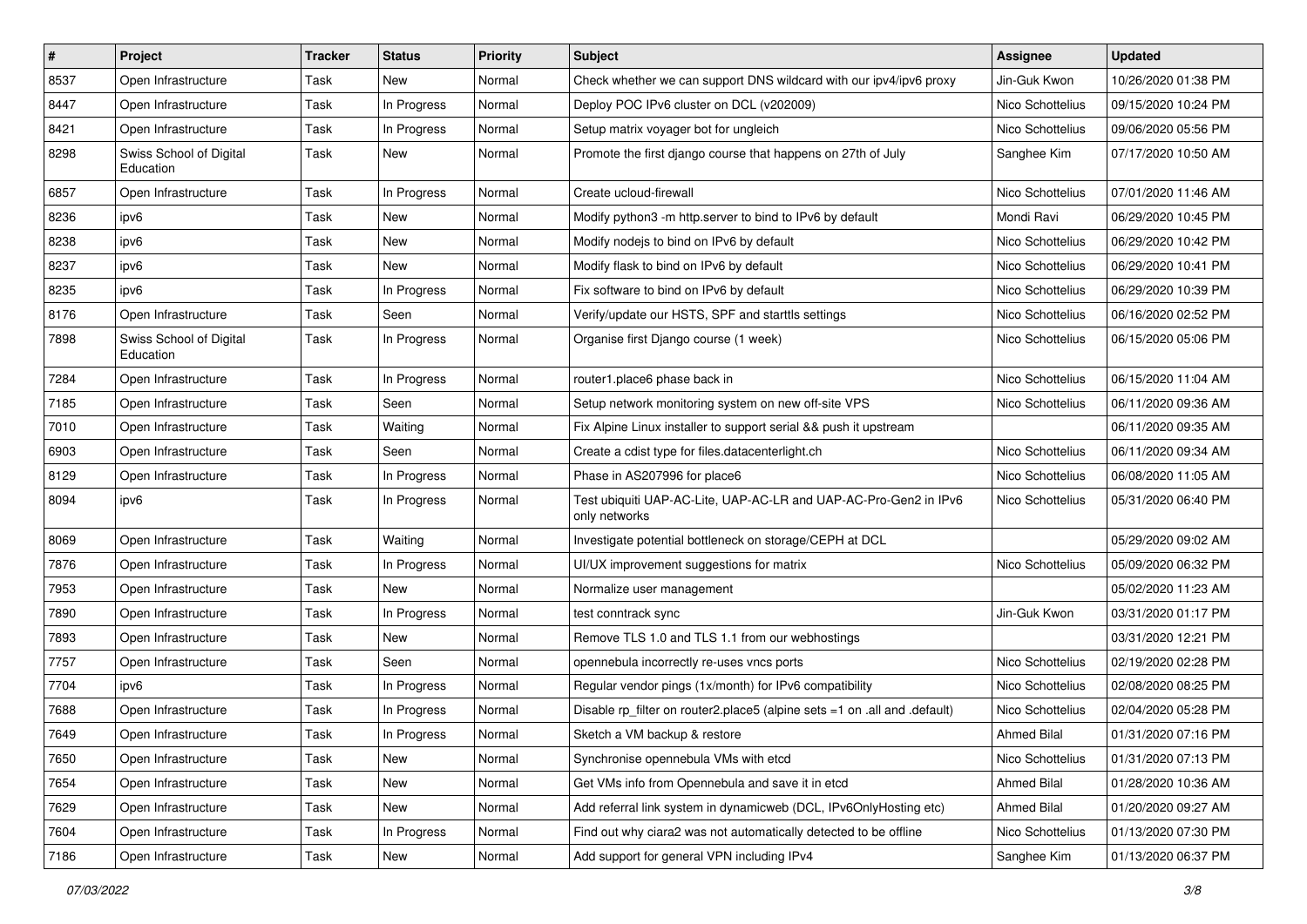| $\vert$ # | Project                              | <b>Tracker</b> | <b>Status</b> | <b>Priority</b> | <b>Subject</b>                                                                        | <b>Assignee</b>  | <b>Updated</b>      |
|-----------|--------------------------------------|----------------|---------------|-----------------|---------------------------------------------------------------------------------------|------------------|---------------------|
| 7427      | Open Infrastructure                  | Task           | In Progress   | Normal          | Rough draft to support console on our VMs                                             | Jin-Guk Kwon     | 01/13/2020 03:13 AM |
| 7566      | ipv6                                 | Task           | Feedback      | Normal          | Outgoing SMTP smarthost                                                               | Nico Schottelius | 01/10/2020 09:44 PM |
| 7570      | ipv6                                 | Task           | Seen          | Normal          | Add more questions and answers to official FAQ                                        | Sanghee Kim      | 01/08/2020 11:29 AM |
| 7574      | ipv6                                 | Task           | <b>New</b>    | Normal          | Create and setup VM for prototype Smarthost                                           | Nico Schottelius | 01/06/2020 12:19 PM |
| 7573      | ipv6                                 | Task           | <b>New</b>    | Normal          | Spamlike message filtering                                                            | Nico Schottelius | 01/06/2020 12:15 PM |
| 7569      | ipv6                                 | Task           | New           | Normal          | IPv6 only DNS                                                                         | Nico Schottelius | 01/05/2020 04:12 PM |
| 7523      | ipv6                                 | Task           | New           | Normal          | TCP/UDP Services supported by IP4-to-IP6 incoming proxy and NAT64<br>outgoing gateway | Moris Jones      | 01/05/2020 04:02 PM |
| 7561      | Open Infrastructure                  | Task           | In Progress   | Normal          | Update mystrom switches to support IPv6 only networks                                 | Nico Schottelius | 01/03/2020 05:35 PM |
| 7552      | Open Infrastructure                  | Task           | In Progress   | Normal          | Add some non-critical traffic to router1.place6                                       | Nico Schottelius | 01/02/2020 12:47 PM |
| 7546      | Open Infrastructure                  | Task           | In Progress   | Normal          | VM Security based on LDAP accounts                                                    | Mondi Ravi       | 01/01/2020 05:49 PM |
| 7521      | Swiss School of Digital<br>Education | Task           | New           | Low             | Add IPv6 course offer                                                                 | Sanghee Kim      | 12/21/2019 03:15 PM |
| 7507      | Open Infrastructure                  | Task           | New           | Low             | Monitor upstream releases / security advisories                                       |                  | 12/19/2019 07:41 PM |
| 7456      | Open Infrastructure                  | Task           | New           | Normal          | Prototype support for IPv6 only mail servers                                          | Nico Schottelius | 12/10/2019 05:04 PM |
| 7402      | Open Infrastructure                  | Task           | Feedback      | Normal          | Reproduce issues in ucloud-pay                                                        | Mondi Ravi       | 12/05/2019 12:22 PM |
| 7366      | hack4glarus-2019-winter              | Task           | In Progress   | Normal          | Finish the first levels of the ungleich-game                                          | Den Ivanov       | 12/03/2019 11:00 PM |
| 7405      | ipv6                                 | Task           | In Progress   | Normal          | Explore IPv6 compatible IoT devices                                                   | Nico Schottelius | 12/02/2019 04:09 PM |
| 7399      | hack4glarus-2019-winter              | Task           | New           | Normal          | presentations hack4glarus 2019 winter                                                 |                  | 12/01/2019 03:56 PM |
| 7398      | hack4glarus-2019-winter              | Task           | <b>New</b>    | Normal          | Add more Search Engines to I CopyScan                                                 | Martin Vögeli    | 12/01/2019 11:46 AM |
| 7376      | hack4glarus-2019-winter              | Task           | In Progress   | Normal          | Packer+Vagrant for OpenBSD (cont'd)                                                   | Philipp Buehler  | 12/01/2019 11:41 AM |
| 7382      | hack4glarus-2019-winter              | Task           | Waiting       | Normal          | Monitoring at a different level (BPF/Suricata/Cilium)                                 | Philipp Buehler  | 12/01/2019 11:40 AM |
| 7397      | hack4glarus-2019-winter              | Task           | <b>New</b>    | Normal          | Create a script to create a net-bootable alpine image                                 |                  | 11/30/2019 11:29 PM |
| 7378      | hack4glarus-2019-winter              | Task           | In Progress   | Normal          | Document / explore on how to sensibly run docker with a /64                           |                  | 11/30/2019 09:47 PM |
| 7381      | hack4glarus-2019-winter              | Task           | Resolved      | Normal          | Monitor lorawan temperature sensors with prometheus $+$ grafana                       |                  | 11/30/2019 09:46 PM |
| 7371      | hack4glarus-2019-winter              | Task           | In Progress   | Normal          | mozilla iot                                                                           | David Hasselhoff | 11/30/2019 08:18 PM |
| 7387      | hack4glarus-2019-winter              | Task           | New           | Normal          | Create an iPXE binary WITHOUT ipv4 support (only IPv6)                                |                  | 11/30/2019 05:56 PM |
| 7385      | hack4glarus-2019-winter              | Task           | New           | Normal          | Create a new service named "ipv6" that offers in ipv6 networkservices                 |                  | 11/30/2019 02:03 PM |
| 7359      | hack4glarus-2019-winter              | Task           | New           | Normal          | Define how to properly use docker in ipv6 only networks                               |                  | 11/29/2019 04:34 PM |
| 7368      | hack4glarus-2019-winter              | Task           | New           | Normal          | Setup an ARM64 virtualisation server with alpine                                      |                  | 11/29/2019 11:58 AM |
| 7367      | hack4glarus-2019-winter              | Task           | New           | Normal          | Setup ARM64 IPv6 only netbooting                                                      |                  | 11/29/2019 11:57 AM |
| 7358      | hack4glarus-2019-winter              | Task           | New           | Normal          | Compare mastodon servers && create cdist manifest of the easier one                   |                  | 11/29/2019 11:18 AM |
| 7356      | hack4glarus-2019-winter              | Task           | New           | Normal          | Provide the most awesome self hosted apps                                             |                  | 11/29/2019 12:37 AM |
| 7354      | hack4glarus-2019-winter              | Task           | New           | Normal          | Create a NAT4664 PoC                                                                  |                  | 11/28/2019 10:56 PM |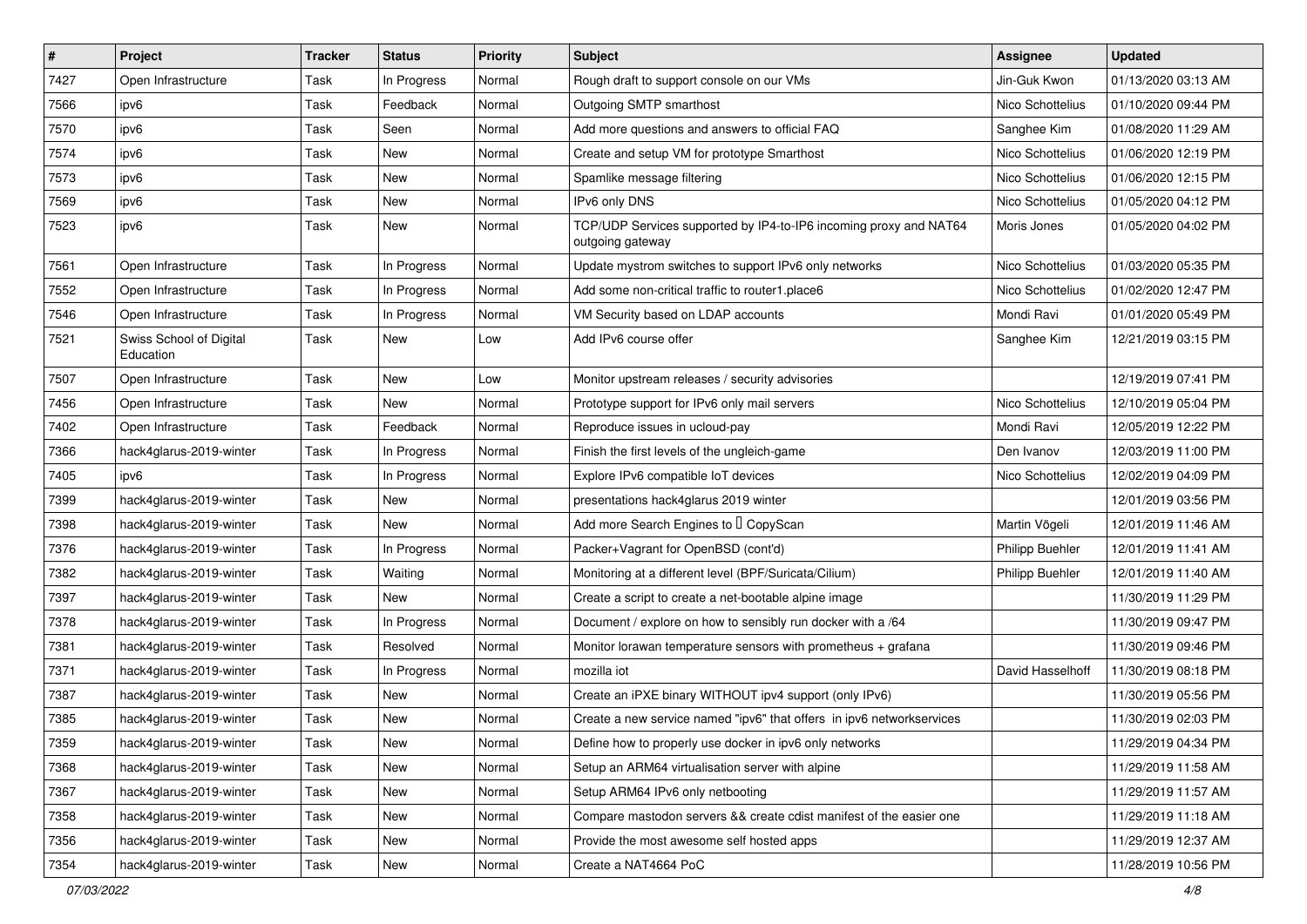| $\pmb{\#}$ | Project                 | <b>Tracker</b> | <b>Status</b> | <b>Priority</b> | Subject                                                                       | <b>Assignee</b>  | <b>Updated</b>      |
|------------|-------------------------|----------------|---------------|-----------------|-------------------------------------------------------------------------------|------------------|---------------------|
| 7352       | hack4glarus-2019-winter | Task           | New           | Normal          | Find a way to update mikrotik routers in IPv6 only networks                   |                  | 11/28/2019 04:01 PM |
| 7350       | hack4glarus-2019-winter | Task           | New           | Normal          | Add automatic / scheduled configuration support to cdist                      |                  | 11/28/2019 03:41 PM |
| 7349       | hack4glarus-2019-winter | Task           | New           | Normal          | Create a wifi bridge from Diesbach to Luchsingen                              |                  | 11/28/2019 03:39 PM |
| 7348       | hack4glarus-2019-winter | Task           | New           | Normal          | Create a devuan ucloud image                                                  |                  | 11/28/2019 03:38 PM |
| 7347       | hack4glarus-2019-winter | Task           | New           | Normal          | Create an Alpine ucloud image                                                 |                  | 11/28/2019 03:38 PM |
| 7346       | hack4glarus-2019-winter | Task           | New           | Normal          | Create an OpenBSD ucloud image                                                |                  | 11/28/2019 03:37 PM |
| 7344       | hack4glarus-2019-winter | Task           | New           | Normal          | Create a matrix/mattermost bridge to chat.ungleich.ch and a cdist type for it |                  | 11/28/2019 03:36 PM |
| 7343       | hack4glarus-2019-winter | Task           | New           | Normal          | Create an automated routing daemon (IPv6)                                     |                  | 11/28/2019 01:51 PM |
| 7342       | hack4glarus-2019-winter | Task           | New           | Normal          | Create an RFC for adding DoT and DoH options to IPv6 router<br>advertisements |                  | 11/28/2019 01:45 PM |
| 7341       | hack4glarus-2019-winter | Task           | New           | Normal          | Port ucloud to OpenBSD                                                        |                  | 11/28/2019 01:45 PM |
| 6679       | queue                   | Task           | New           | Normal          | Create ungleich game, a flask based game to show system engineering<br>skills |                  | 11/06/2019 11:54 AM |
| 7294       | Open Infrastructure     | Task           | New           | Normal          | Flow 9: as a user I want to have an overview of my spendings and bills        | Mondi Ravi       | 11/02/2019 12:59 AM |
| 7291       | Open Infrastructure     | Task           | New           | Normal          | Flow 6: as a sysadmin I want to know / install all requirements               | Nico Schottelius | 11/02/2019 12:53 AM |
| 7278       | Open Infrastructure     | Task           | In Progress   | Normal          | Define how networking works in ucloud                                         | Nico Schottelius | 10/31/2019 09:19 AM |
| 6908       | Open Infrastructure     | Task           | In Progress   | Normal          | ucloud v2 features                                                            | Nico Schottelius | 10/25/2019 12:58 PM |
| 7249       | Open Infrastructure     | Task           | Seen          | Normal          | Merge ucloud components into one repository                                   | Nico Schottelius | 10/25/2019 12:50 PM |
| 7242       | Open Infrastructure     | Task           | In Progress   | Normal          | Test active-active IPv6/IPv4 configurations on routers                        | Nico Schottelius | 10/20/2019 05:10 PM |
| 7184       | Open Infrastructure     | Task           | Feedback      | Normal          | Create a mailing list for maintenance notifications                           | Sanghee Kim      | 10/18/2019 08:16 PM |
| 6625       | queue                   | Task           | Feedback      | Normal          | Fix our dkim setup                                                            | Nico Schottelius | 10/17/2019 10:29 AM |
| 7229       | Open Infrastructure     | Task           | New           | Normal          | Make __letsencrypt_nginx_cert to work on alpine                               |                  | 10/14/2019 12:23 PM |
| 7205       | Open Infrastructure     | Task           | In Progress   | Normal          | Try 1: Installing ucloud on Arch Linux                                        | Nico Schottelius | 10/10/2019 07:37 PM |
| 7206       | Open Infrastructure     | Task           | In Progress   | Normal          | Create ucloud page under ungleich.ch/ucloud                                   | Nico Schottelius | 10/10/2019 06:41 PM |
| 7207       | Open Infrastructure     | Task           | Feedback      | Normal          | Change/add etcd backend to ungleich-otp and rename it to uotp                 | Nico Schottelius | 10/09/2019 12:17 PM |
| 7138       | Open Infrastructure     | Task           | In Progress   | Normal          | Nico's open / next points for ucloud                                          | Nico Schottelius | 10/06/2019 07:22 AM |
| 7135       | Open Infrastructure     | Task           | Seen          | Normal          | Monitor nginx status codes in prometheus                                      | Jin-Guk Kwon     | 10/04/2019 03:37 PM |
| 7136       | Open Infrastructure     | Task           | Seen          | Normal          | Create Git submodules                                                         | Jin-Guk Kwon     | 10/04/2019 03:37 PM |
| 7190       | Open Infrastructure     | Task           | Seen          | Normal          | Add mdadm monitoring via prometheus                                           | Jin-Guk Kwon     | 10/04/2019 03:36 PM |
| 7201       | Open Infrastructure     | Task           | In Progress   | Normal          | Test BGP based virtual ip                                                     | Nico Schottelius | 10/03/2019 04:30 PM |
| 7174       | Open Infrastructure     | Task           | In Progress   | Normal          | Port the current blog's design to lektor (staticcms)                          | Mondi Ravi       | 10/03/2019 03:18 AM |
| 7179       | Open Infrastructure     | Task           | Waiting       | Normal          | Add Slowdown/Cooldown in TOTP verification/serializer                         | Nico Schottelius | 09/30/2019 11:51 AM |
| 7125       | Open Infrastructure     | Task           | Feedback      | Normal          | Implement "ordering" and "products" with ucloud                               | Nico Schottelius | 09/28/2019 04:36 PM |
| 6931       | Open Infrastructure     | Task           | In Progress   | Normal          | ucloud-host                                                                   | Nico Schottelius | 09/28/2019 04:35 PM |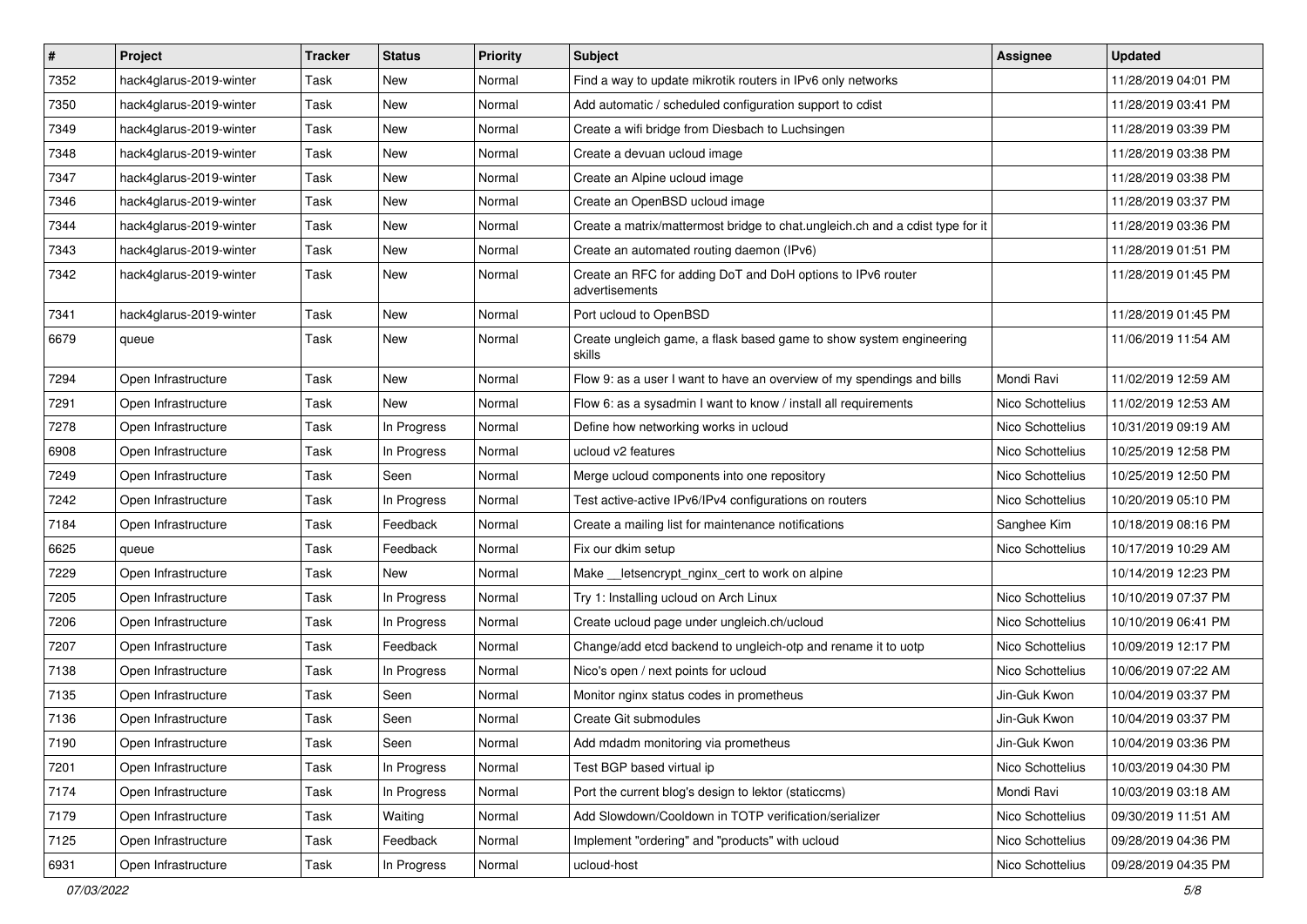| $\vert$ # | Project                              | <b>Tracker</b> | <b>Status</b> | <b>Priority</b> | <b>Subject</b>                                                                                | <b>Assignee</b>       | <b>Updated</b>      |
|-----------|--------------------------------------|----------------|---------------|-----------------|-----------------------------------------------------------------------------------------------|-----------------------|---------------------|
| 7153      | Open Infrastructure                  | Task           | In Progress   | Normal          | Experiment with full routing tables                                                           | Nico Schottelius      | 09/17/2019 05:24 PM |
| 7117      | Open Infrastructure                  | Task           | New           | Normal          | Make ungleich-otp better usable for the public                                                | Nico Schottelius      | 09/05/2019 01:55 PM |
| 6877      | Open Infrastructure                  | Task           | In Progress   | High            | Start the first VMs on place9 cluster using ucloud (ucloud v1)                                | Nico Schottelius      | 08/30/2019 12:09 PM |
| 7086      | Open Infrastructure                  | Task           | New           | Normal          | [dynamicweb]Expose password reset option in the user dashboard                                | Sanghee Kim           | 08/26/2019 02:29 PM |
| 7089      | Open Infrastructure                  | Task           | <b>New</b>    | Normal          | [dynamicweb] Implement 2FA in dynamicweb with ungleich-otp                                    | Mondi Ravi            | 08/26/2019 01:59 PM |
| 7087      | Open Infrastructure                  | Task           | New           | Normal          | [dynamicweb] Remove password in email and replace it with a link to set it<br>via dashboard   |                       | 08/26/2019 01:57 PM |
| 7053      | Open Infrastructure                  | Task           | New           | Normal          | Make nodejs/npm work on IPv6 only hosts                                                       |                       | 08/16/2019 10:52 AM |
| 7044      | Open Infrastructure                  | Task           | New           | Normal          | Document IPv6 only NAT64 enabled client network issues                                        | Nico Schottelius      | 08/13/2019 10:47 AM |
| 7033      | Open Infrastructure                  | Task           | New           | Normal          | [dynamicweb] Payment fails without a proper message                                           |                       | 08/07/2019 06:20 PM |
| 7023      | Swiss School of Digital<br>Education | Task           | New           | Normal          | Create logo and register brand in Switzerland                                                 | Sanghee Kim           | 08/01/2019 10:48 PM |
| 7015      | ipv6                                 | Task           | In Progress   | Normal          | Create a decentralised, global display based on IPv6                                          | Nico Schottelius      | 07/31/2019 07:54 PM |
| 7009      | Open Infrastructure                  | Task           | In Progress   | Normal          | Find out why Alpine Linux hangs at boot when it does not have a link on a<br>device with dhcp | Nico Schottelius      | 07/30/2019 08:02 PM |
| 6996      | Open Infrastructure                  | Task           | <b>New</b>    | Normal          | ucloud-pay v2: add support for retrieving payments from ZKB                                   |                       | 07/24/2019 05:40 PM |
| 6995      | Open Infrastructure                  | Task           | New           | Normal          | ucloud-pay v1: Implement payment support into ucloud                                          |                       | 07/24/2019 05:39 PM |
| 6989      | Open Infrastructure                  | Task           | Seen          | Normal          | Research LEETSPEAK websites                                                                   | Jason Kim             | 07/22/2019 11:30 AM |
| 6452      | queue                                | Task           | New           | Normal          | Create a new diango micro service: IPv6 wishlist                                              |                       | 07/21/2019 08:43 PM |
| 6980      | Open Infrastructure                  | Task           | <b>New</b>    | Normal          | Research and publish how we deal / have to deal with court orders and<br>foreign authorities  | Sanghee Kim           | 07/19/2019 12:12 PM |
| 6981      | queue                                | Task           | New           | Normal          | Add encryption/signing of messages into RT (support.ungleich.ch)                              |                       | 07/18/2019 11:13 AM |
| 6810      | queue                                | Task           | New           | Normal          | Add a wireguard prometheus exporter to our infrastructure                                     |                       | 07/17/2019 07:06 PM |
| 6465      | Open Infrastructure                  | Task           | In Progress   | High            | Expire the password reset link [datacenterlight, dynamicweb]                                  | Mondi Ravi            | 07/15/2019 01:34 PM |
| 6794      | Open Infrastructure                  | Task           | In Progress   | Urgent          | Find out why request tracker crashes from time to time and fix it                             | Yury Komarov          | 07/08/2019 03:33 PM |
| 6919      | Open Infrastructure                  | Task           | <b>New</b>    | Normal          | Define incident / downtime notification channels and reaction times                           | Nico Schottelius      | 07/02/2019 07:18 PM |
| 6310      | Open Infrastructure                  | Task           | Waiting       | Normal          | [user request] Add OpenBSD images                                                             | Nico Schottelius      | 06/28/2019 11:46 PM |
| 6211      | queue                                | Task           | New           | Normal          | Change nftrules on routers to DROP by default                                                 |                       | 06/28/2019 12:21 PM |
| 6466      | Open Infrastructure                  | Task           | <b>New</b>    | Normal          | Fix the link in the password reset E-Mail [dynamicweb]                                        | William<br>Colmenares | 06/26/2019 04:28 PM |
| 6519      | queue                                | Task           | <b>New</b>    | Urgent          | Stabilisation spring 2019                                                                     |                       | 06/26/2019 12:07 PM |
| 6414      | Open Infrastructure                  | Task           | <b>New</b>    | Normal          | Expose the console of the VM to the users (noVNC or spice)                                    | Mondi Ravi            | 06/25/2019 06:49 PM |
| 6468      | Open Infrastructure                  | Task           | New           | Normal          | When creating an account: Explain to the user that they get an activation<br>mail             | William<br>Colmenares | 06/25/2019 05:31 PM |
| 6279      | Open Infrastructure                  | Task           | Seen          | High            | Implement different payment cycles for VMs                                                    | Mondi Ravi            | 06/24/2019 07:43 PM |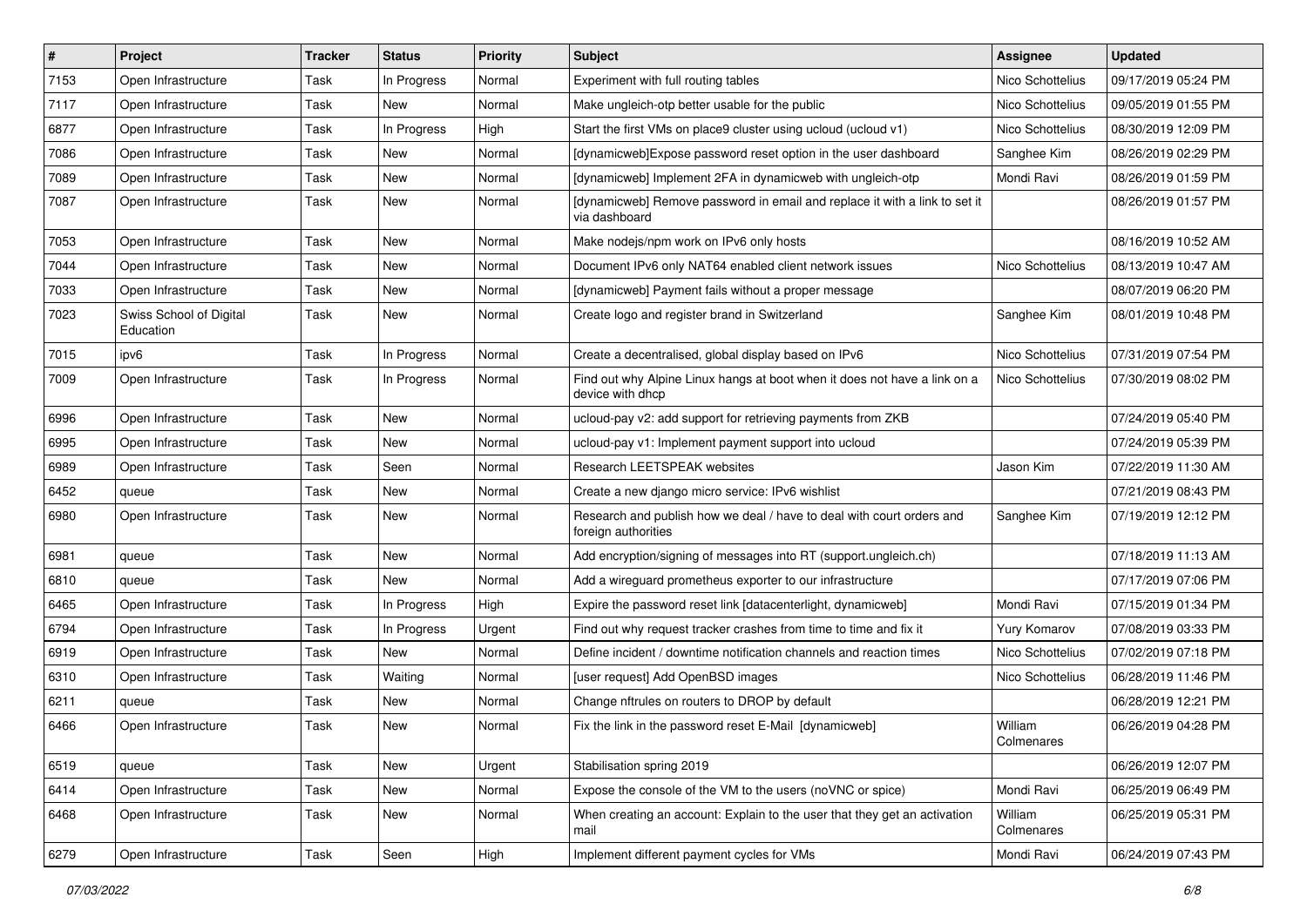| $\sharp$ | Project             | Tracker | <b>Status</b> | <b>Priority</b> | <b>Subject</b>                                                                                   | Assignee              | <b>Updated</b>      |
|----------|---------------------|---------|---------------|-----------------|--------------------------------------------------------------------------------------------------|-----------------------|---------------------|
| 5436     | queue               | Task    | New           | Normal          | Figure out what the fortinet device is for and checkout if we have a use for                     |                       | 06/24/2019 12:27 PM |
| 6685     | queue               | Task    | New           | Normal          | Implement game challenges 1-6                                                                    |                       | 06/23/2019 07:02 PM |
| 5695     | queue               | Task    | New           | Normal          | Create micro service that broadcasts events from opennebula on our<br>message bus                |                       | 06/23/2019 06:57 PM |
| 5789     | queue               | Task    | New           | Normal          | Some issues to be cleared about userservice                                                      |                       | 06/23/2019 06:55 PM |
| 5808     | queue               | Task    | New           | Normal          | Provide 2 ntp servers: one in place5, one in place6 and join the ntp pool                        |                       | 06/23/2019 06:55 PM |
| 6068     | queue               | Task    | New           | Normal          | Move redash (lorawan.ungleich.ch) to a new IPv6 only VM in place6                                |                       | 06/23/2019 06:53 PM |
| 6763     | Open Infrastructure | Task    | Seen          | Normal          | Mirror debian (maybe from / with help of debian.ethz.ch)                                         | Yury Komarov          | 06/18/2019 03:13 PM |
| 6811     | queue               | Task    | New           | Normal          | Create a new easy to use cloud / vmm manager [project name: Kraut<br>cloud, crown cloud, ucloud] |                       | 06/09/2019 02:28 AM |
| 6780     | Open Infrastructure | Task    | New           | Normal          | Create an RFC for ungleich-otp                                                                   | Mondi Ravi            | 06/08/2019 05:07 PM |
| 6762     | Open Infrastructure | Task    | <b>New</b>    | High            | Allow IPv6 only hosts to properly send emails to IPv4 only hosts                                 | Nico Schottelius      | 06/03/2019 04:18 PM |
| 6727     | Open Infrastructure | Task    | New           | Normal          | Create a terraform provider                                                                      |                       | 05/23/2019 04:12 PM |
| 6720     | Open Infrastructure | Task    | <b>New</b>    | Normal          | Create a proxy to reduce latency of package downloads                                            |                       | 05/22/2019 04:22 PM |
| 6712     | Open Infrastructure | Task    | New           | Normal          | Rework public key management on the DCL website                                                  |                       | 05/20/2019 09:27 PM |
| 6708     | Open Infrastructure | Task    | New           | Normal          | Create infrastructure usable for IPv6 workshops                                                  | Nico Schottelius      | 05/19/2019 07:34 PM |
| 6696     | Open Infrastructure | Task    | <b>New</b>    | Normal          | Update documentation / instructions on how to login to a new VM                                  | Nico Schottelius      | 05/17/2019 11:03 AM |
| 6693     | Open Infrastructure | Task    | In Progress   | Normal          | Document internal networking support, console features, floating IP options                      | Nico Schottelius      | 05/16/2019 03:55 PM |
| 6405     | ipv6                | Task    | New           | Normal          | Create a new IPv6 game (working title: IPv6 treasure hunt)                                       | Nico Schottelius      | 05/01/2019 11:38 PM |
| 6437     | Open Infrastructure | Task    | New           | Normal          | build opennebula ARM64 Packages                                                                  |                       | 05/01/2019 11:33 AM |
| 5753     | Open Infrastructure | Task    | New           | Normal          | Create Linux beginners guide                                                                     |                       | 05/01/2019 11:32 AM |
| 6395     | Open Infrastructure | Task    | New           | Normal          | Add a FreeBSD NOINET image for ipv6onlyhosting.com                                               |                       | 05/01/2019 10:59 AM |
| 6467     | Open Infrastructure | Task    | New           | Low             | Add 2FA as an optional login security measurement                                                | William<br>Colmenares | 03/19/2019 01:42 PM |
| 6435     | Open Infrastructure | Task    | Feedback      | High            | Improvements for IPv6.work v1.0                                                                  | Nico Schottelius      | 03/19/2019 05:16 AM |
| 6071     | Open Infrastructure | Task    | In Progress   | Normal          | [user request] Checkout how to enable AES-NI or PCLMULQDQ CPU<br>features                        | Jin-Guk Kwon          | 12/29/2018 12:53 PM |
| 6262     | Open Infrastructure | Task    | <b>New</b>    | Normal          | [user request] Warn users what happens on VM delete / make it more clear<br>to users             | Mondi Ravi            | 12/29/2018 12:53 PM |
| 6255     | Open Infrastructure | Task    | In Progress   | Normal          | Find the right settings for kubernetes in ipv6 only settings                                     | Nico Schottelius      | 12/23/2018 11:14 PM |
| 6258     | Open Infrastructure | Task    | In Progress   | Normal          | Expose IPv6 vs. IPv4 statistics publicly                                                         | Nico Schottelius      | 12/23/2018 07:03 PM |
| 6052     | Open Infrastructure | Task    | Seen          | Normal          | Document IPv6 routing service                                                                    | Nico Schottelius      | 11/11/2018 11:51 PM |
| 6049     | Open Infrastructure | Task    | New           | Normal          | Publish / document our Kubernetes / IPv6 experiences                                             | Nico Schottelius      | 11/11/2018 09:13 PM |
| 5929     | Open Infrastructure | Task    | New           | Normal          | Add public kubernetes support                                                                    | Nico Schottelius      | 11/01/2018 04:29 PM |